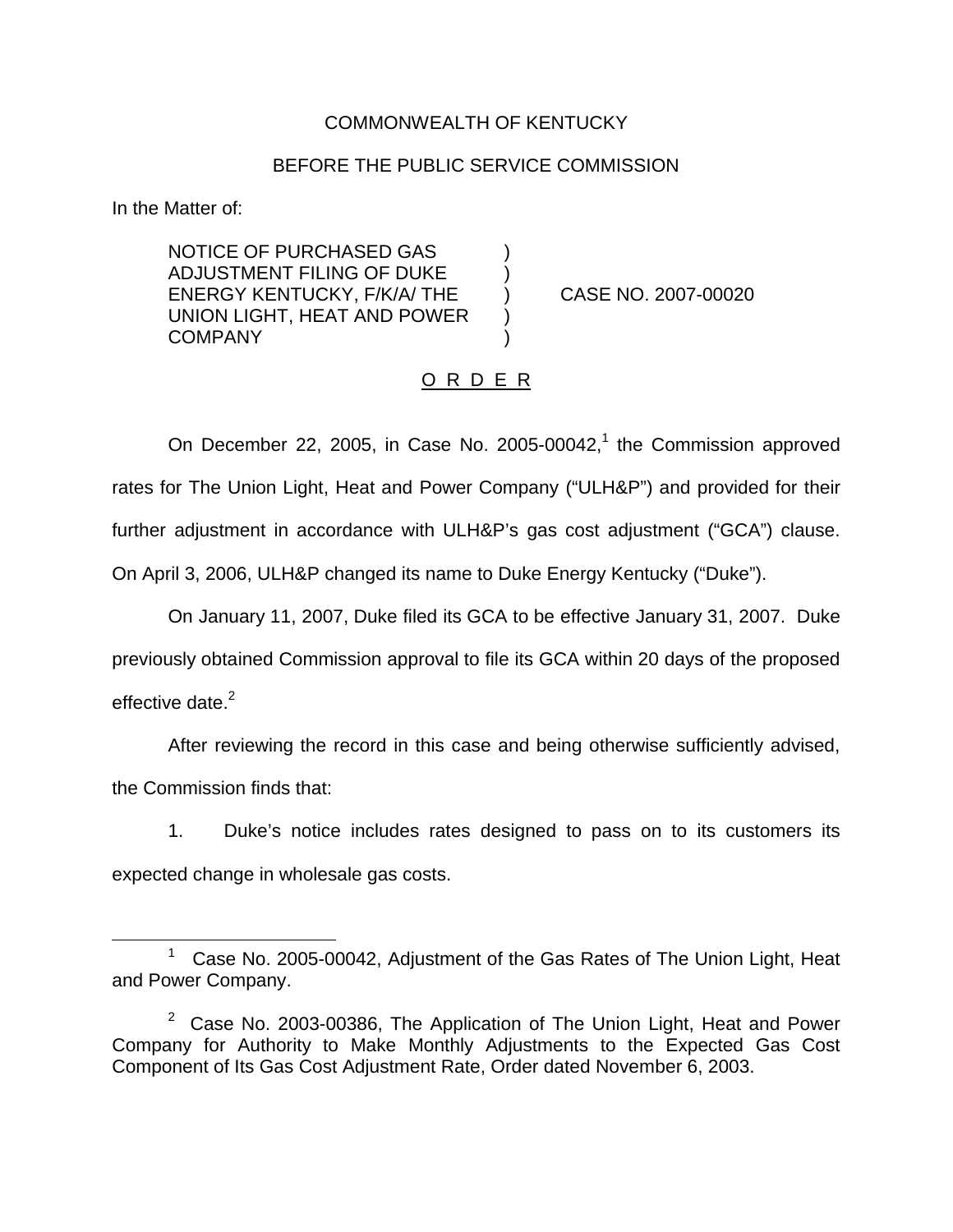2. Duke's Expected Gas Cost ("EGC") is \$8.712 per Mcf, which is a decrease of 58.5 cents per Mcf from its previous EGC of \$9.297.

3. Duke's notice sets out no current refund adjustment ("RA"). Duke's notice sets out a total RA of (.2) cent per Mcf, which is no change from its previous total RA.

4. Duke's notice sets out no current quarter actual adjustment ("AA"). Duke's notice sets out a total AA of 46.9 cents per Mcf, which is no change from its previous total AA.

5. Duke's notice sets out no current quarter balancing adjustment ("BA"). Duke's notice sets out a total BA of .5 cent per Mcf, which is no change from its previous total BA.

6. Duke's gas cost recovery rate ("GCR") is \$9.184 per Mcf, which is a decrease of 58.5 cents per Mcf from its previous GCR of \$9.769.

7. The rates in the Appendix to this Order are fair, just, and reasonable, and should be approved for final meter readings by Duke on and after January 31, 2007.

IT IS THEREFORE ORDERED that:

1. The rates in the Appendix to this Order are approved for final meter readings on and after January 31, 2007.

2. Within 20 days from the date of this Order, Duke shall file with this Commission its revised tariffs setting out the rates authorized herein.

-2- Case No. 2007-00020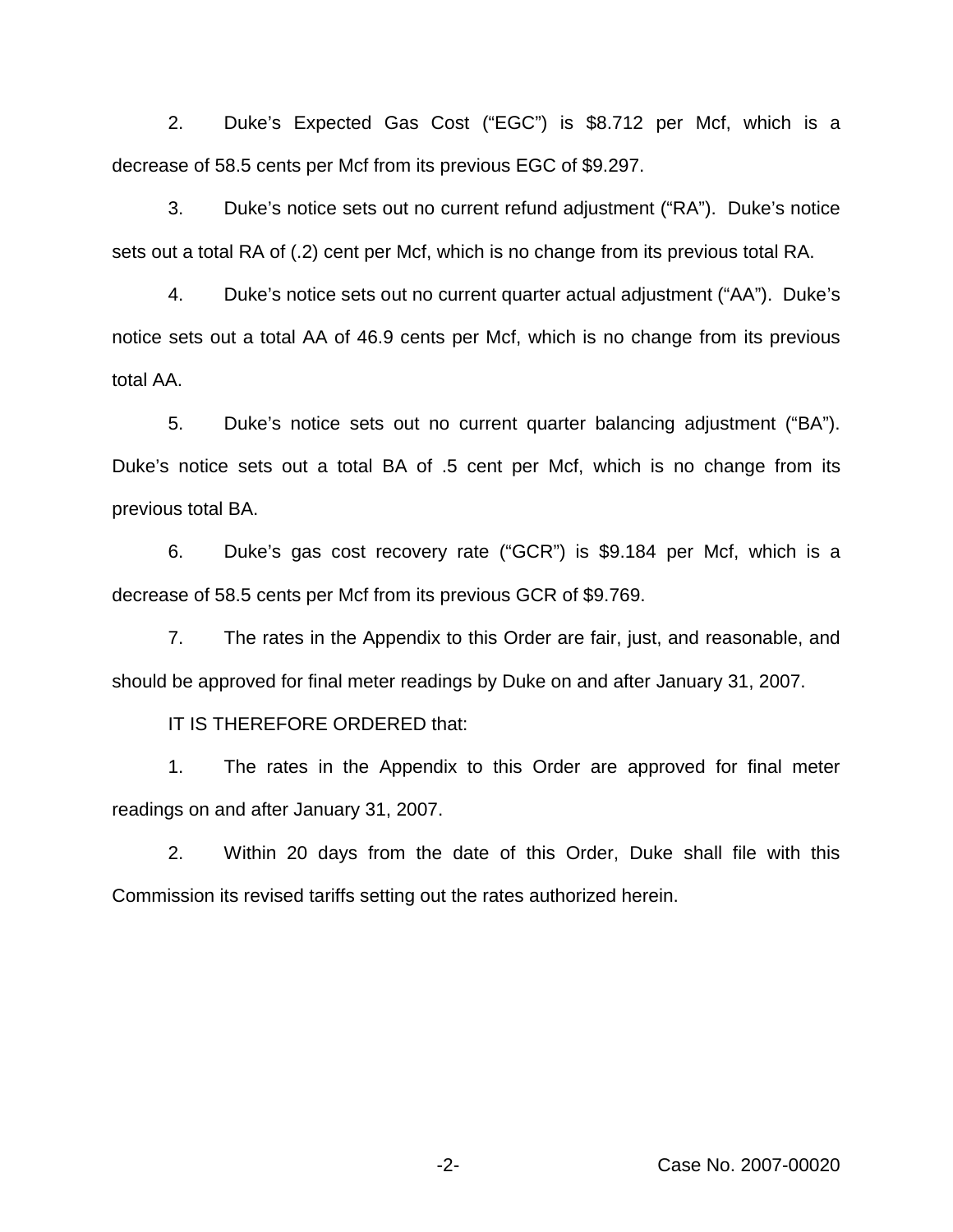Done at Frankfort, Kentucky, this 23<sup>rd</sup> day of January, 2007.

By the Commission

ATTEST:

**Executive Director** 

Case No. 2007-00020